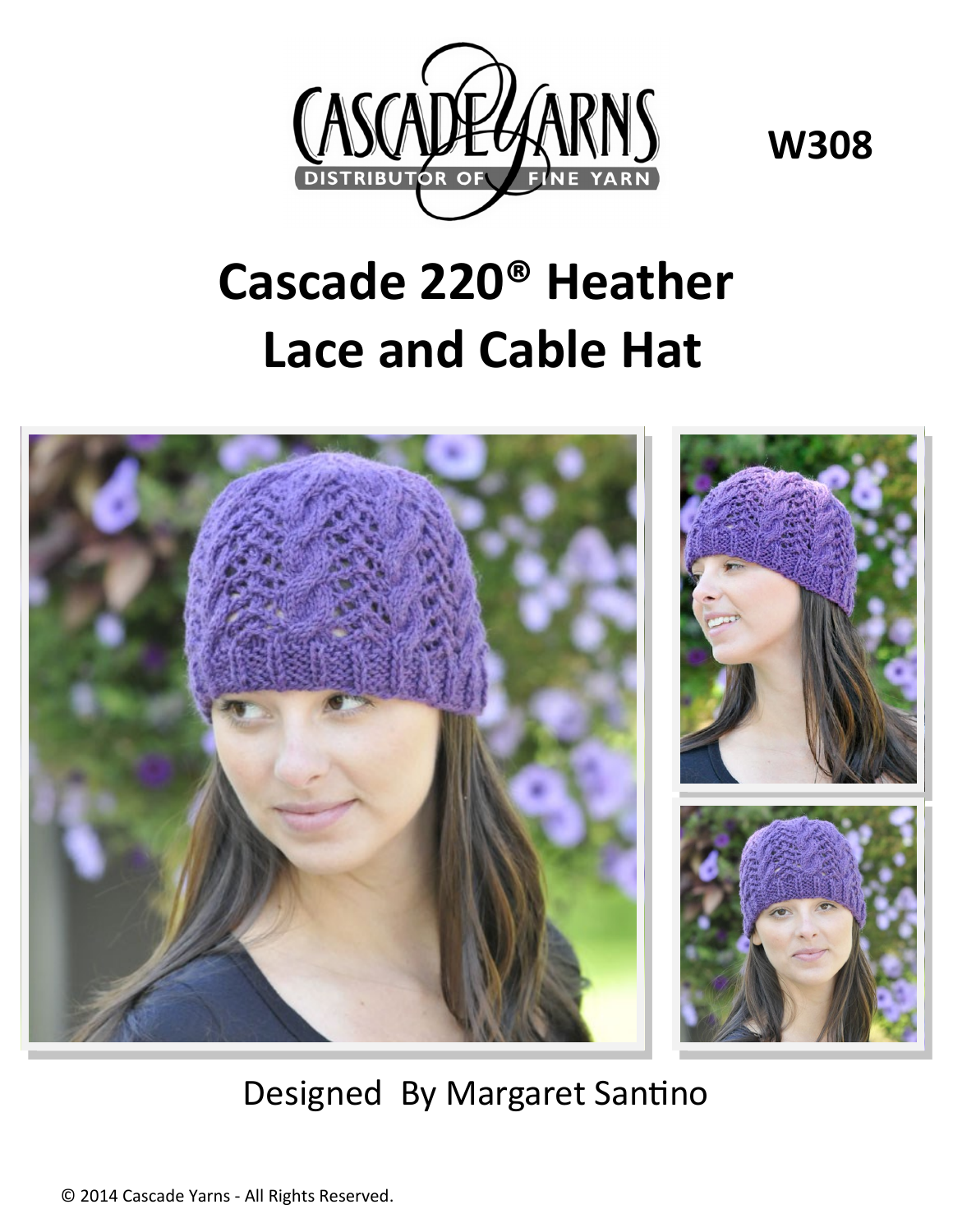## Cascade 220 Heathers Lace and Cable Hat Designed by Margaret Santino Edited by Susie Bonell

MATERIALS: 1 Skein Cascade 220 Heathers #2420 100% Peruvian Highland Wool (220 yards) 1 Pair Size 7 Knitting Needles Darning needle and cable needle

GAUGE: 18 sts & 24 Rows = 4 Inches in stockinette stitch

Abbreviations: k-knit p-purl, tog - together ins-inches tbl -through back loop psso - pass slip stitch over yo - yarn over needle ws - wrong side rs – right side inc -increase cn - cable needle. sts - stitches

Pattern: Broken Rib pattern: (Multiple of 4sts plus 3) Row 1: WS, k1tbl, \*k3, p1,rep from \* to last 4st, k3, k1tbl. Row 2: k1tbl, \*p3, sl1 (with yarn in back), rep from \* to last 4sts, p3, k1tbl. Repeat rows 1 & 2 for pattern.

Cast on 89 sts and work in Broken Rib pattern for 10 Rows. Inc 8 sts on last row to 97sts.

Begin working in Lace and Cable stitch pattern: (Multiple of 11sts plus 7sts) + 2 selvedge sts.

Lace and Cable Stitch Pattern: Row 1 and all wrong side rows: k1tbl, purl to last st, k1tbl.

Row 2: k1tbl, k1, \*yo, sl, k1, psso, k1, k2tog, yo, k6\*, repeat from \* to \*, across to last 7sts yo, sl, k1, psso, k1, k2tog, yo, k1, k1tbl.

Row 4: k1tbl, k2, \*yo, sl, k2tog, psso, yo, k1, slip next 3 sts onto cn and hold at back of work, k3, k3 from cn, k1. Repeat from \* to \* across to last 6sts. Yo. S1. K2tog. psso, yo, k3.

Row 6: Repeat Row 2.

Row 8: k1tbl, k2, \*yo, s1, k2tog, psso, yo, k8, \*rep from \* to \* across to last 6 sts, yo, s1, k2tog, psso, yo, k2, k1tbl.

Repeat these last 8 rows until work measures 5½ inches from the beginning, ending with a wrong side row.

Shape Top: Row 1: k1tbl, k2, k2tog, \*k3, k2tog\*, rep from \* to last 2sts, k1 k1tbl. (78 sts)

© 2014 Cascade Yarns - All Rights Reserved.